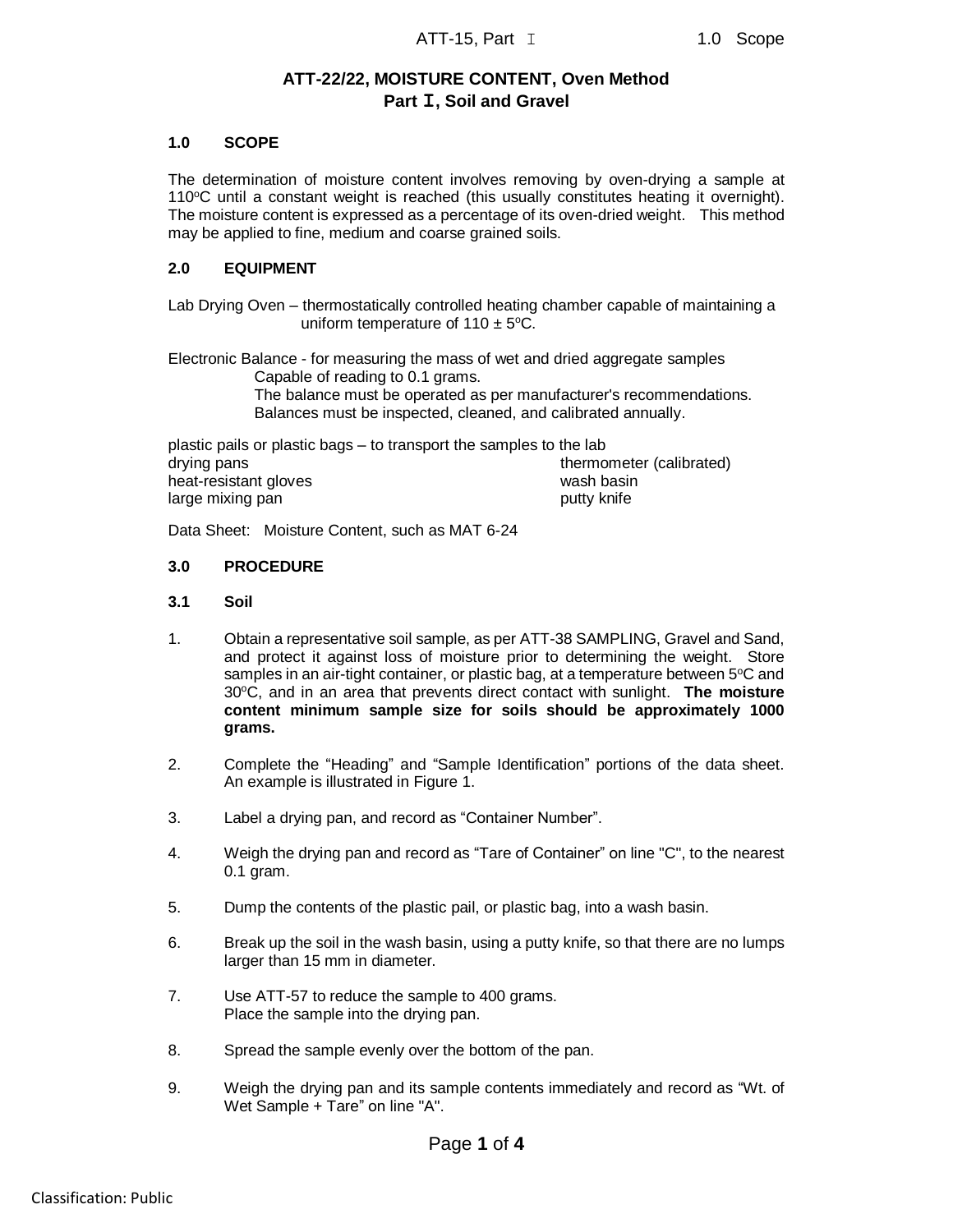- 10. Place the drying pan and sample in the oven set at 110  $\pm$  5°C.
- 11. Dry the sample to a constant weight. To verify, after a couple of hours of drying, weigh the sample. Replace the sample in the oven for approximately one hour and then re-weigh. Continue drying and weighing, each hour, until two consecutive weights are the same.
- 12. Cool the pan and dried sample just until the pan can be handled without gloves. Weigh the cooled sample and pan. Record as "Wt. of Dry Sample + Tare" on line "B", to the nearest 0.1 gram.
- 13. Calculate the "Weight of Water" on line "D", to the nearest 0.1 grams, as follows:

*Wt. of Water (g) = (Wt. of Wet Sample + Tare) – (Wt. of Dry Sample + Tare)*

14. Determine the "Weight of Dry Sample" on line "E", to the nearest 0.1 grams, as follows:

*Wt. of Dry Sample (g) = (Wt. of Dry Sample + Tare) – (Tare of Container)*

15. Calculate the "Moisture Content" of the sample, to the nearest 0.1%, on line "E", using the formula:

Moisture Content (%) = 
$$
\frac{Wt. \text{ of Water}}{Wt. \text{ of Dry Sample}} \times 100\%
$$

FIGURE 1

|                                                             | <b>MOISTURE CONTENT</b> |           |             |             |  |
|-------------------------------------------------------------|-------------------------|-----------|-------------|-------------|--|
| Albertan                                                    | PROJECT:                | Hwy 36:04 | Contractor: | ABC Const.  |  |
| Transportation                                              | CONTRACT NO.:           | 12345     | DATE :      | 18-Aug-2021 |  |
| MAT 6-24/22<br>ATT-15 MOISTURE CONTENT, Part I, Oven Method |                         |           | TECH :      | J. Jones    |  |

| <b>SAMPLE IDENTIFICATION</b> |               |               |               |  |  |  |
|------------------------------|---------------|---------------|---------------|--|--|--|
| DATE                         | 18-Aug-2021   | 18-Aug-2021   | 18-Aug-2021   |  |  |  |
| <b>LOT NUMBER</b>            |               |               |               |  |  |  |
| <b>TEST NUMBER</b>           |               |               |               |  |  |  |
| SAMPLE SOURCE                | Road          | Road          | Road          |  |  |  |
| <b>STATION</b>               | $9 + 183$     | $9 + 391$     | $9 + 516$     |  |  |  |
| <b>LOCATION</b>              | $2.0m$ Rt     | $1.0m$ Lt     | 3.5m Lt       |  |  |  |
| DEPTH BELOW GRADE OR LIFT    | $0.05 - 0.10$ | $0.00 - 0.05$ | $0.10 - 0.15$ |  |  |  |

| <b>MOISTURE CONTENT</b>     |             |              |       |       |       |  |  |
|-----------------------------|-------------|--------------|-------|-------|-------|--|--|
| <b>CONTAINER NUMBER</b>     |             | g            | X     |       |       |  |  |
| WEIGHT OF WET SAMPLE + TARE |             | g            | 568.8 | 593.2 | 580.7 |  |  |
| WEIGHT OF DRY SAMPLE + TARE |             | g            | 514.3 | 532.8 | 525.1 |  |  |
| TARE OF CONTAINER           |             | g            | 165.0 | 172.5 | 168.3 |  |  |
| <b>WEIGHT OF WATER</b>      | $A - B$     | g            | 54.5  | 60.4  | 55.6  |  |  |
| <b>WEIGHT OF DRY SAMPLE</b> | $B - C$     | $\mathsf{g}$ | 349.3 | 360.3 | 356.8 |  |  |
| <b>MOISTURE CONTENT</b>     | (D/E) x 100 | %            | 15.6  | 16.8  | 15.6  |  |  |
|                             |             |              |       |       |       |  |  |

REMARKS: *FINE GRAINED SOIL SAMPLES*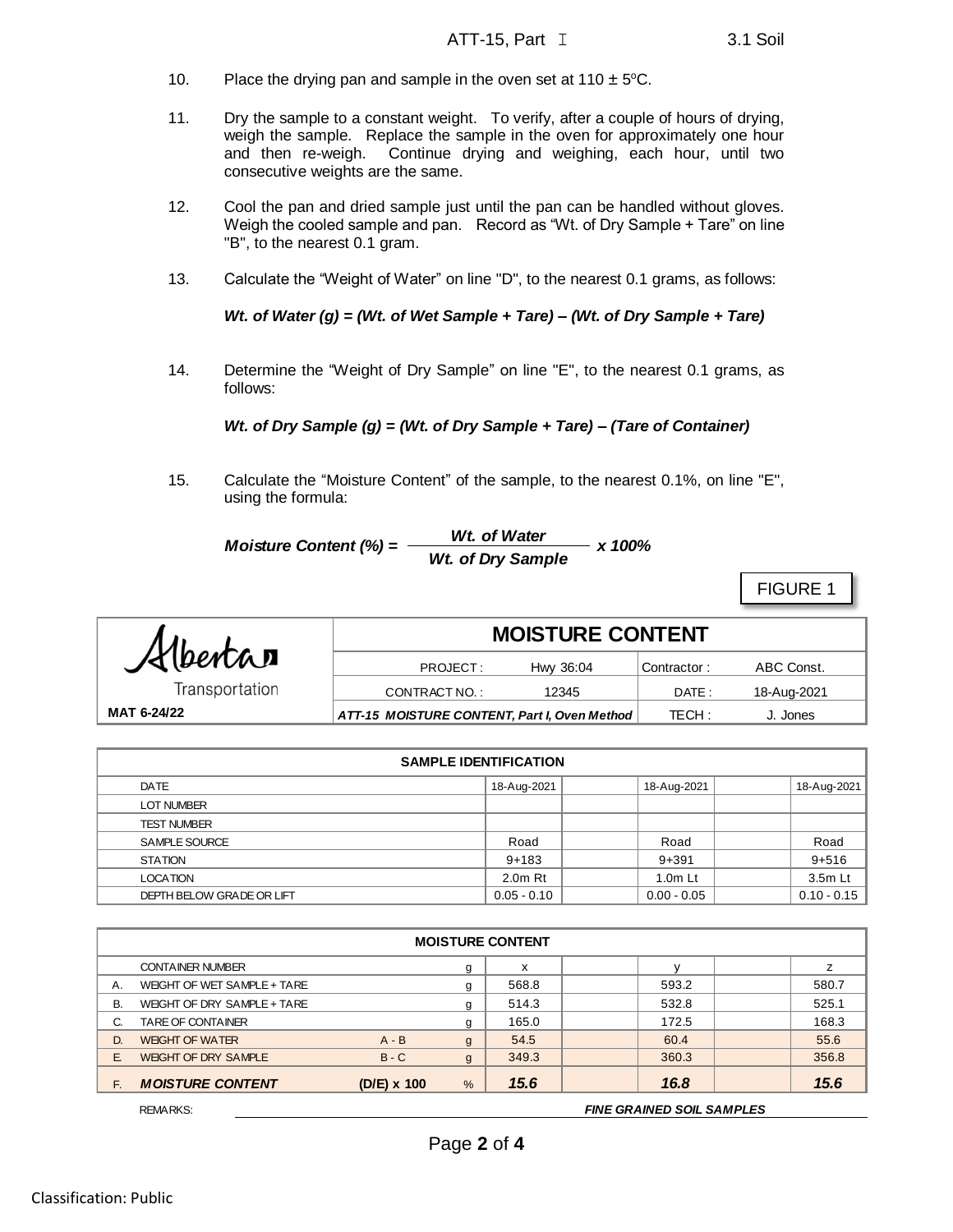FIGURE 2

## **3.2 Aggregate**

- 1. Obtain a representative aggregate sample, as directed in ATT-38, SAMPLING, Gravel and Sand, and protect it against loss of moisture prior to determining the weight. An air-tight plastic pail, or plastic bag, is best for this purpose. **The moisture content aggregate sample size should be approximately 3000 grams.**
- 2. Complete the "Heading" and "Sample Identification" portions of the data sheet. An example is illustrated in Figure 2.
- 3. Label a drying pan, and record as "Container Number".
- 4. Weigh the drying pan and record as "Tare of Container" on line "C", to the nearest 0.1 gram.
- 5. At the field laboratory, use ATT-57 to reduce the sample to 3000 grams.
- 6. Place the moisture content sample into the drying pan.
- 7. Record as "Wt. of Wet Sample + Tare" on line "A".
- 8. Place the drying pan and contents into the oven set at 110  $\pm$  5°C and dry the sample to a constant weight. Cool the pan and dried aggregate until the pan can be handled without gloves.
- 9. Calculate moisture content of the aggregate (line "E") by repeating steps 11 to 15 of Section 3.1.

| Albertan       | <b>MOISTURE CONTENT</b>                      |           |             |             |  |  |
|----------------|----------------------------------------------|-----------|-------------|-------------|--|--|
|                | PROJECT:                                     | Hwy 36:04 | Contractor: | ABC Const.  |  |  |
| Transportation | CONTRACT NO.:                                | 12345     | DATE:       | 18-Aug-2021 |  |  |
| MAT 6-24/22    | ATT-15 MOISTURE CONTENT, Part I, Oven Method |           | TECH:       | J. Jones    |  |  |

| <b>SAMPLE IDENTIFICATION</b> |             |             |             |  |  |  |
|------------------------------|-------------|-------------|-------------|--|--|--|
| DATE                         | 18-Aug-2021 | 18-Aug-2021 | 18-Aug-2021 |  |  |  |
| <b>LOT NUMBER</b>            |             |             |             |  |  |  |
| <b>TEST NUMBER</b>           |             |             |             |  |  |  |
| SAMPLE SOURCE                | Stockpile   | Windrow     | Windrow     |  |  |  |
| <b>STATION</b>               |             | $9 + 391$   | $9 + 516$   |  |  |  |
| <b>LOCATION</b>              |             | $1.0m$ Lt   | 3.5m Lt     |  |  |  |
| DEPTH BELOW GRADE OR LIFT    |             | 2nd Lift    | 2nd Lift    |  |  |  |

|    | <b>MOISTURE CONTENT</b>     |               |              |        |                          |        |  |  |
|----|-----------------------------|---------------|--------------|--------|--------------------------|--------|--|--|
|    | <b>CONTAINER NUMBER</b>     |               | g            | X      |                          |        |  |  |
| Α. | WEIGHT OF WET SAMPLE + TARE |               | g            | 3910.2 | 3897.5                   | 3842.1 |  |  |
| В. | WEIGHT OF DRY SAMPLE + TARE |               | g            | 3797.9 | 3778.3                   | 3732.7 |  |  |
| C. | TARE OF CONTAINER           |               | g            | 737.5  | 733.6                    | 741.5  |  |  |
| D. | <b>WEIGHT OF WATER</b>      | $A - B$       | $\mathbf{g}$ | 112.3  | 119.2                    | 109.4  |  |  |
| Е. | <b>WEIGHT OF DRY SAMPLE</b> | $B - C$       | $\mathbf{g}$ | 3060.4 | 3044.7                   | 2991.2 |  |  |
| F. | <b>MOISTURE CONTENT</b>     | $(D/E)$ x 100 | $\%$         | 3.7    | 3.9                      | 3.7    |  |  |
|    | <b>REMARKS:</b>             |               |              |        | <b>AGGREGATE SAMPLES</b> |        |  |  |